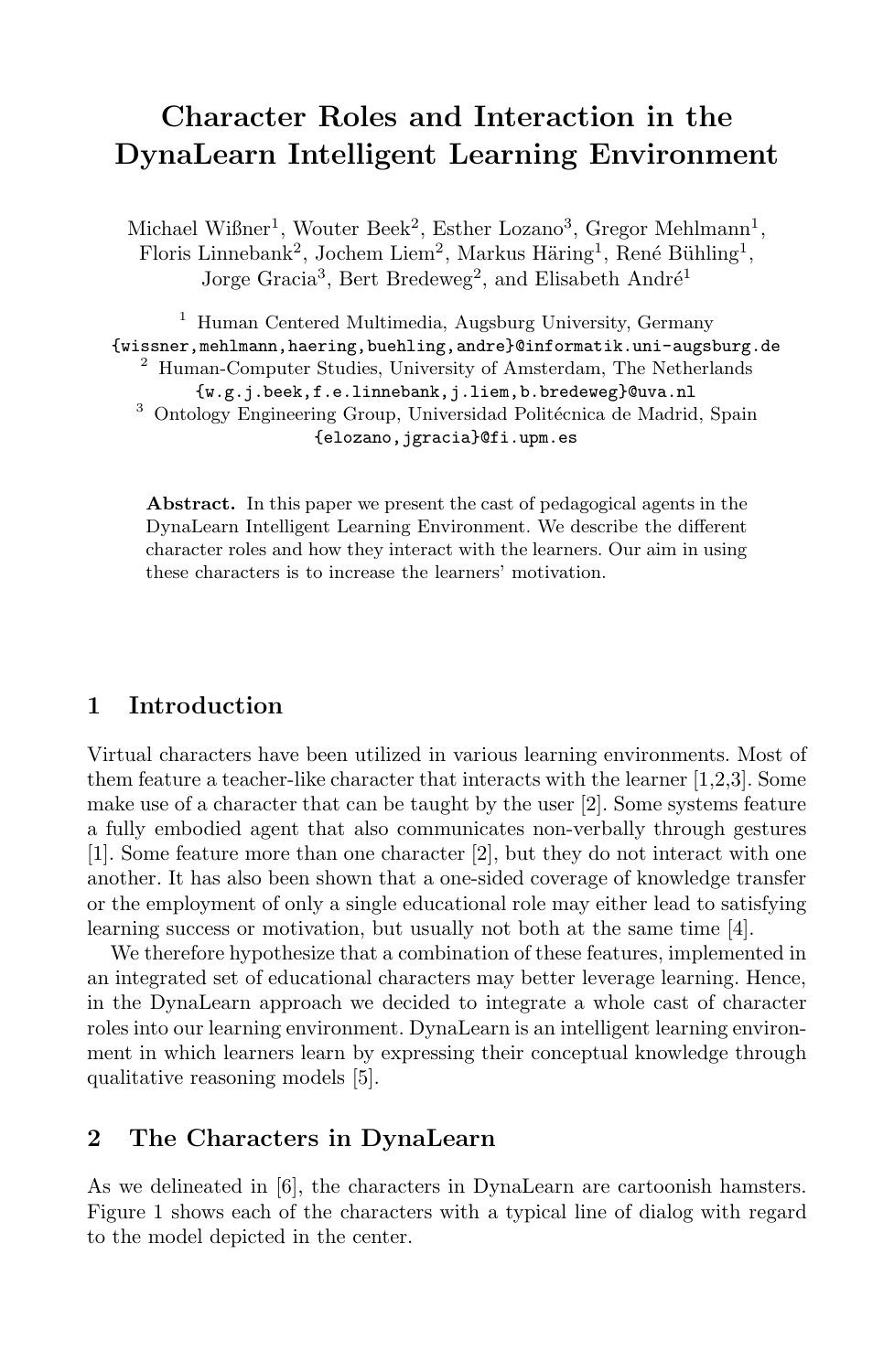

**Fig. 1.** The DynaLearn Characters (clockwise from top left): Quizmaster (QM), Teachable Agent (TA), Critic, Teacher, Mechanic

**Teachable Agent:** As the name implies, the TA has a knowledge representation that can be created by the learner. By testing the TA's understanding of the matter through questioning, the learner can evaluate his own presentation of the knowledge and detect mistakes when the TA does not answer as expected. Similar to [2], the interactions learners can perform with their TA in DynaLearn are: Ask (TA answers single questions), Explain (TA provides a step-by-step explanation of an answer) and Challenge (TA takes a quiz).

**Mechanic:** The task of the mechanic is to support learners in analyzing their model. Oftentimes, the simulation results of the model the learner created are not in line with the learner's expected outcome. An automated diagnostic component (based on [7]) detects these discrepancies, and identifies a minimum number of model components that caused this discrepancy. The mechanic is used to communicate these diagnosis results.

**Teacher:** In contrast to the mechanic, the teacher offers a more direct kind of help by communicating knowledge related to those aspects of the learning environment that learners can see and interact with. There are three such aspects: First, with respect to any one of the model ingredients, a "What is X?"-question can be posed. Second, with respect to each changing value in a model's simulation a "Why was X derived?"-question can be asked. Thirdly, a list of "How to X?"-questions is constantly generated (where X is a task), based on the tasks that are available from the current context.

**Quizmaster:** The QM adds a playful element to the software and may be employed in a quiz directly with the human learner or with the learner's TA. The

586